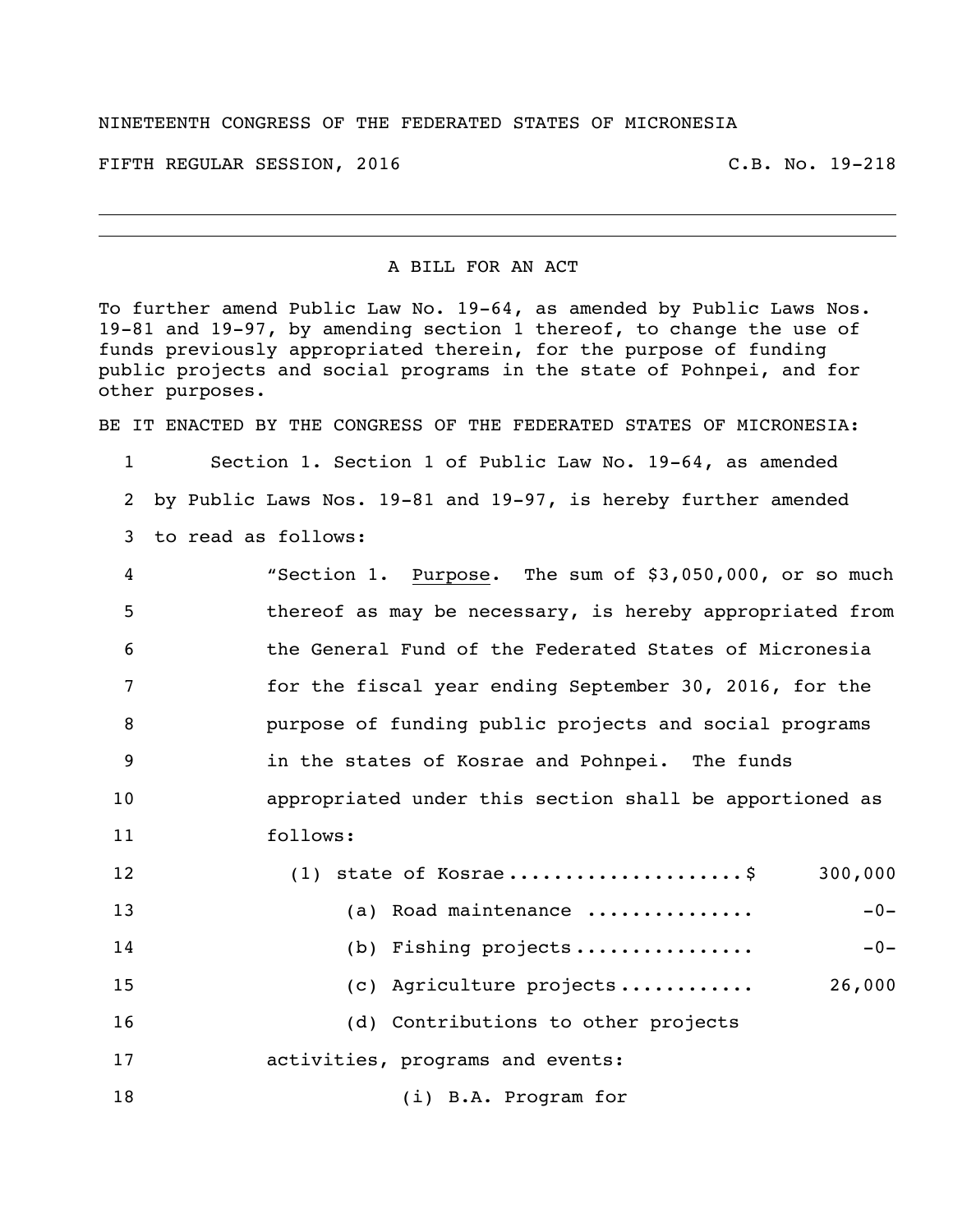C.B. No. 19-218

| $\mathbf{1}$   | Kosraean Students  \$<br>20,000                   |
|----------------|---------------------------------------------------|
| $\overline{2}$ | (ii) Contractual Services for Office              |
| 3              | Staff and Security Guards<br>20,000               |
| 4              | (iii) Delegation Office Community                 |
| 5              | 20,000<br>Outreach and Advocacy Program           |
| 6              | (iv) Contribution to Kosraean                     |
| 7              | Association in Hawaii<br>20,000                   |
| 8              | (v) Contribution to Kosraean                      |
| 9              | Association in Guam<br>20,000                     |
| 10             | (vi) Hawaii Benevolent                            |
| 11             | Association subsidy<br>10,000                     |
| 12             | 5,000<br>(vii) Wan Taf River Cleaning             |
| 13             | (viii) Utwa-Walung Channel Clean-up<br>15,000     |
| 14             | 10,000<br>(ix) Renovation of Walung House.        |
| 15             | 10,000<br>(x) Kosrae Visitors Bureau subsidy      |
| 16             | 12,000<br>(e) Pikusrik wan (Keon) Farm Road       |
| 17             | 30,000<br>(f) Tafunsak Water System Extension.    |
| 18             | (g) Kosrae State Survey and Mapping subsidy 8,000 |
| 19             | (h) Utwa Dredging Project 20,000                  |
| 20             | 5,000<br>(i) Utwa water system (Isra, Utwa)       |
| 21             | 7,000<br>Mosral water system improvement.<br>(j)  |
| 22             | 8,000<br>Malem Drainage Project<br>(k)            |
| 23             | 10,000<br>(1) Malem Inner Road improvement        |
| 24             | (m) Micronesian Teachers Education                |
| 25             | Conference hosting<br>12,000                      |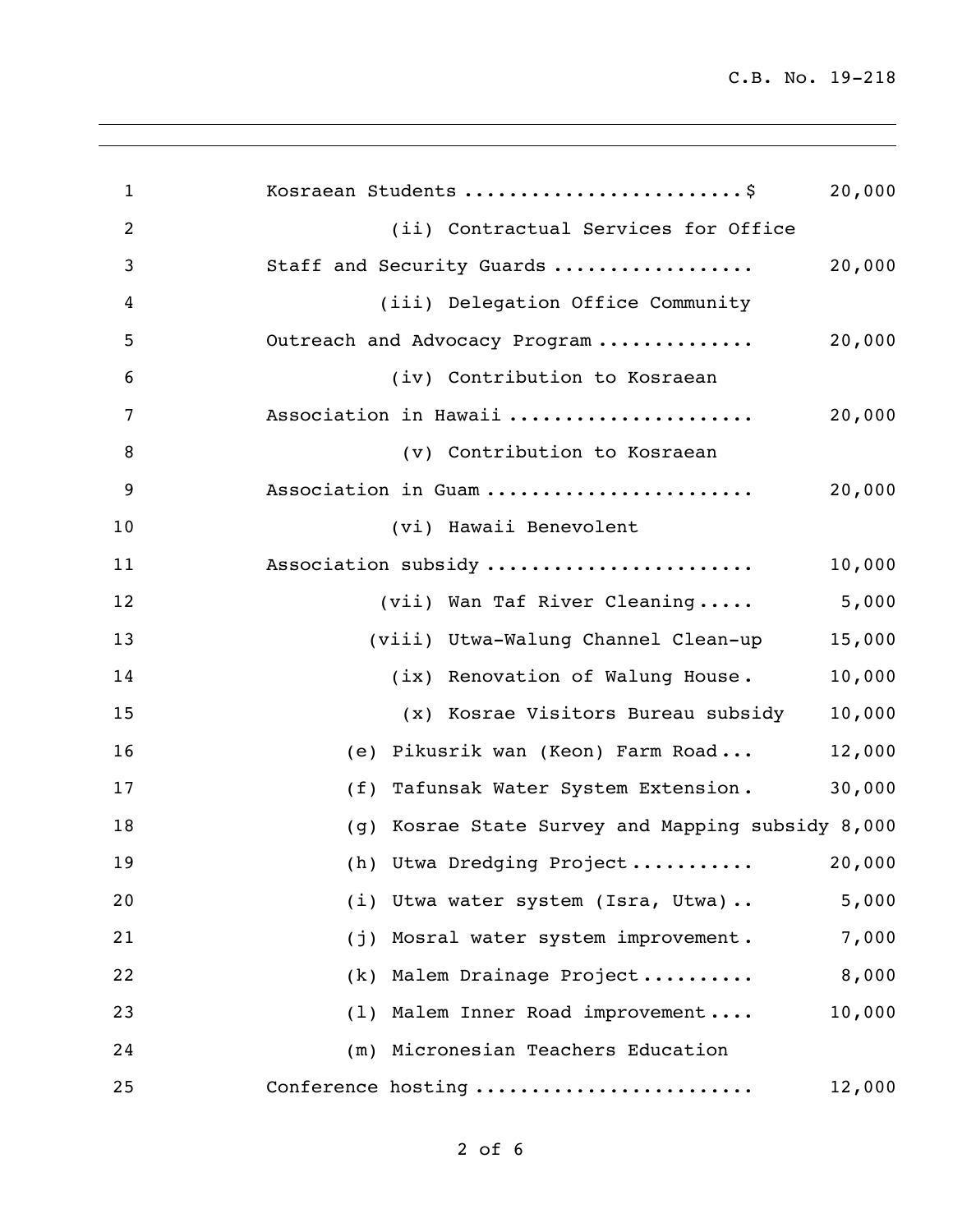| $\mathbf{1}$   | (n) FSM Finance Conference\$                        | 12,000  |
|----------------|-----------------------------------------------------|---------|
| $\overline{c}$ | (2)                                                 |         |
| 3              | (1) At Large priority projects                      | 837,500 |
| 4              | (a) Patch Master Bag                                | 25,000  |
| 5              | (b) PTA equipment/vehicle                           | 150,000 |
| 6              | Nan Welin Pehleng road paving<br>$\left( c \right)$ | 50,000  |
| 7              | Enipein Pah road paving<br>(d)                      | 50,000  |
| 8              | (e) Kepine, Kitti road paving                       | 50,000  |
| 9              | Pihs, Madolenihmw road paving<br>(f)                | 50,000  |
| 10             | Sokehs Pah Church road paving<br>(g)                | 50,000  |
| 11             | Nan Koapwarenmen, Madolenihmw<br>(h)                |         |
| 12             | road paving                                         | 50,000  |
| 13             | (i) Sokehs Island circumferential                   |         |
| 14             | road paving                                         | 50,000  |
| 15             | (j) Nanpohnmal road paving                          | 50,000  |
| 16             | Nanpil road paving and retaining wall<br>(k)        | 50,000  |
| 17             | Seinwar Catholic Church road paving<br>(1)          | 30,000  |
| 18             | Lohd pah/Lohd powe road paving<br>(m)               | 50,000  |
| 19             | (n) Metipw road paving                              | 50,000  |
| 20             | (o) Tewen road paving/maintenance                   | 50,000  |
| 21             | (p) Pohnpei road clean up and                       |         |
| 22             | landscaping supplies                                | 32,500  |
| 23             | (2) Election District No. 1                         |         |
| 24             | priority projects                                   | 637,500 |
| 25             | (a) Sokehs Island Circumferential                   |         |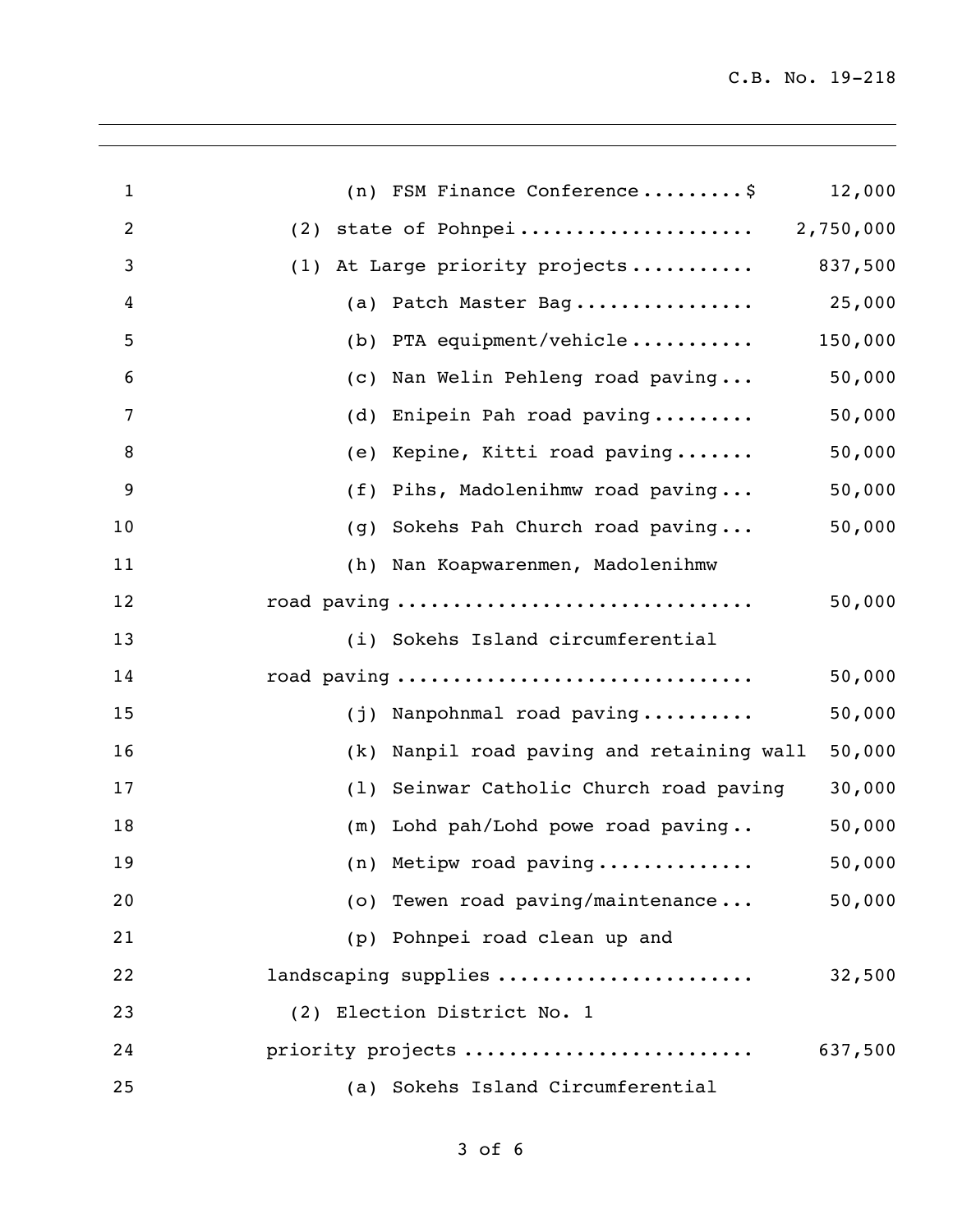| $\mathbf{1}$   | road paving \$                                 | 300,000 |
|----------------|------------------------------------------------|---------|
| $\overline{2}$ | (b) Road maintenance                           | 60,000  |
| 3              | Nanpohnmal road paving<br>$\left( c\right)$    | 80,000  |
| 4              | Private Schools needs<br>(d)                   | 50,000  |
| 5              | Channel/shoreline cleanup<br>(e)               | 10,000  |
| 6              | Cleaning equipments/parts<br>(f)               | 7,500   |
| 7              | Paies power needs<br>(q)                       | 30,000  |
| 8              | (h) [Palikir water system                      |         |
| 9              | (Pohnras/Lewetik) ] Purchase of pre-paid water |         |
| 10             | meters                                         | 50,000  |
| 11             | (i) Water Catchment ED1                        | 28,000  |
| 12             | (j) Pohnpei International Airport              |         |
| 13             | furniture & fixture                            | 12,000  |
| 14             | $(k)$ LED Street lights                        | 10,000  |
| 15             | (3) Election District No. 2                    |         |
| 16             | priority projects                              | 637,500 |
| 17             | (a) Nanwelin Pehleng road paving               | 50,000  |
| 18             | (b) Kotouwar Road upgrade                      | 30,000  |
| 19             | (c) Dioan Water System                         | 20,000  |
| 20             | Elielwi (Madol) road paving<br>(d)             | 40,000  |
| 21             | Nansalohi water system<br>(e)                  | 20,000  |
| 22             | Rohi Water System/road paving<br>(f)           | 50,000  |
| 23             | Lohd Pah/Pohnpaip road<br>(g)                  | 30,000  |
| 24             | Nanmand (Kitti) Bridge<br>(h)                  | 60,000  |
| 25             | Mand (Madol) Access Road<br>(i)                | 20,000  |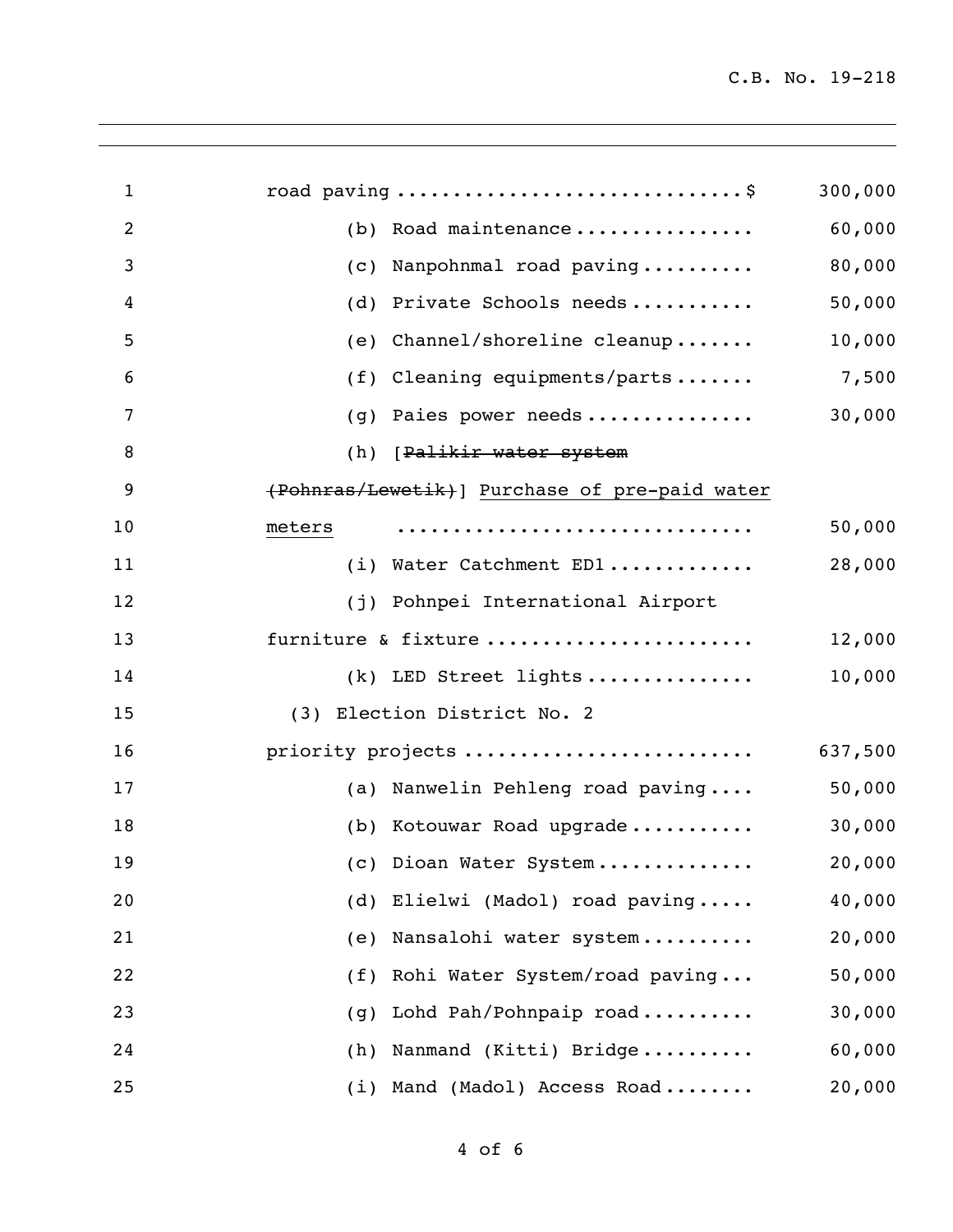| $\mathbf{1}$   | Akahk/Enipos Road paving\$<br>(j)                     | 50,000  |
|----------------|-------------------------------------------------------|---------|
| $\overline{2}$ | (k) Wone Water System upgrade                         | 20,000  |
| 3              | Madol. Ice Plant Road Paving<br>(1)                   | 30,000  |
| 4              | Lukop/Metipw Water Ext<br>(m)                         | 30,000  |
| 5              | Mwoakot (Kitti) Road Paving<br>(n)                    | 50,000  |
| 6              | (o) Toamwoaroahlong Water System                      | 20,000  |
| $\overline{7}$ | (p) Mudok island (Kitti) Boat/Outboard                |         |
| 8              | Motor                                                 | 15,000  |
| 9              | (q) Pwoaipwoai Farm Road                              | 12,500  |
| 10             | Seinwar Community Water System<br>(r)                 | 20,000  |
| 11             | Ipwitek Community Water System<br>(s)                 | 20,000  |
| 12             | Enipein Water System<br>(t)                           | 20,000  |
| 13             | (u) Wapar Community Water System upgrade              | 10,000  |
| 14             | (v) Water Storage, Catchment,                         |         |
| 15             | and Supplies                                          | 10,000  |
| 16             | (w) Mwudok Island Solar Street Lights                 | 10,000  |
| 17             | (4) Election District No. 3 priority projects 637,500 |         |
| 18             | (a) Pwahr, $U$                                        | 40,000  |
| 19             | (b) Awak Pah Depression                               | 35,000  |
| 20             | Nanpei - Nampwo, U<br>$\left( c\right)$               | 81,500  |
| 21             | Nan U Protestant Church culvert.<br>(d)               | 26,000  |
| 22             | Saladak Church bridge wall<br>(e)                     | 15,000  |
| 23             | Adoroi collapsed culvert<br>(f)                       | 15,000  |
| 24             | Meitik Road<br>(q)                                    | 100,000 |
| 25             | Parem Kep Road<br>(h)                                 | 100,000 |